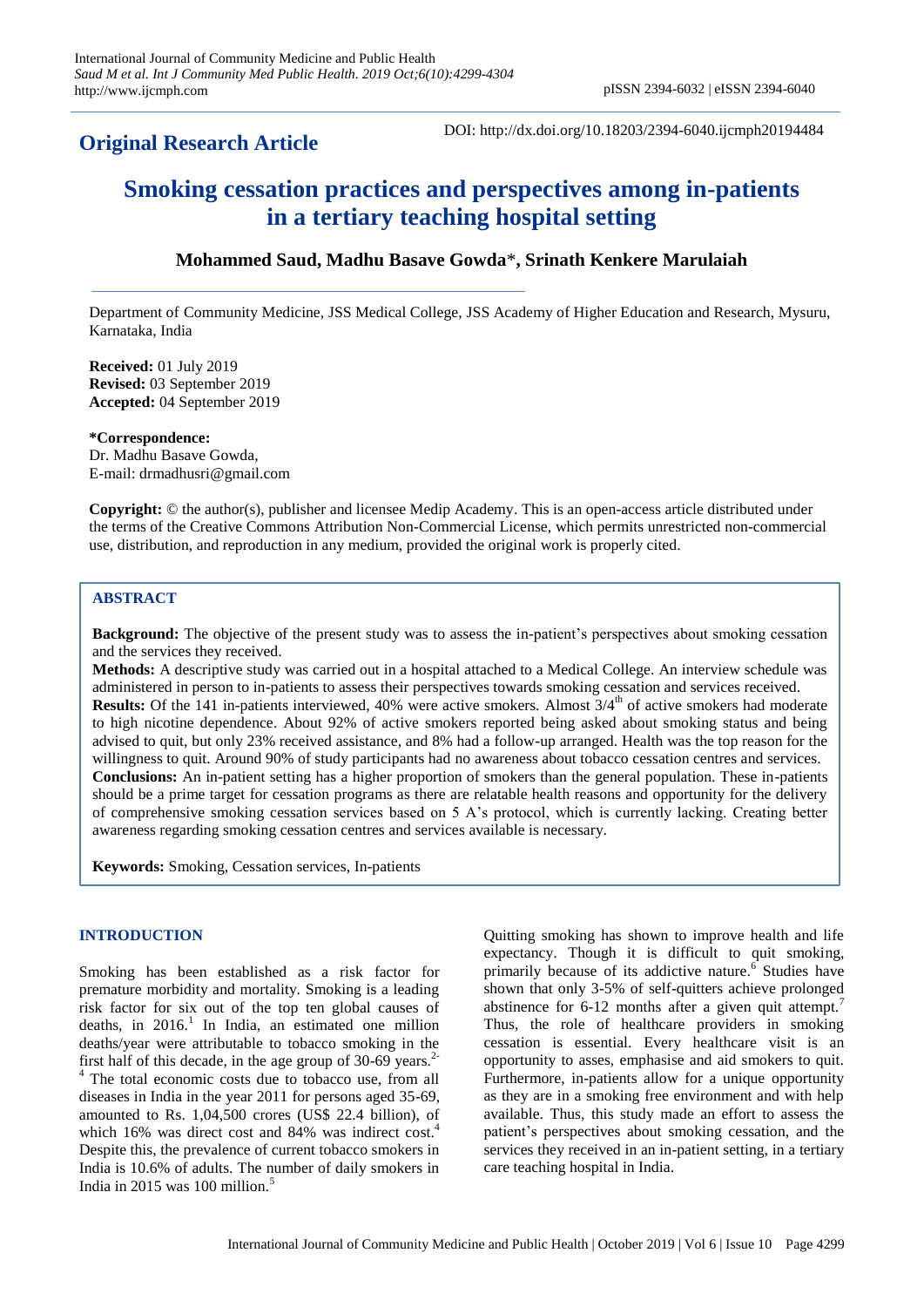#### **METHODS**

A descriptive study was carried out in JSS hospital which is attached to a Medical College in Mysuru City. The oral interview schedule was conducted among 141 in-patients, who were selected in random from specialities of medicine, surgery, pulmonology, ENT and orthopaedics. All the 141 in-patients interviewed were males, as the prevalence of tobacco smoking is generally much higher for men (16-24%) compared to women (2-3%) in India.2,5,8 Participants had to be 18 years or older to be included in the study. In-patients who were in critical care units and day care units were excluded.

They were administered oral interview schedule in person. The interviews took place from July 2013 to September 2013. It consisted of general details (such as name, age, sex and occupation), disease status if any and smoking status. Smokers (active and former) were further interviewed regarding their smoking habits including tobacco product smoked, number and duration of smoking. The services they received regarding smoking cessation were assessed using the  $5 \times A \times 6$  Details regarding time spent by the doctor towards cessation activities, pharmacotherapy advised and type of counselling they received, if any, were asked. Patient's perspectives towards smoking cessation such as quit attempts, reasons for quitting or attempting to quit smoking, current willingness to quit among active smokers, awareness regarding the presence of tobacco cessation centres was assessed. Nicotine dependence was assessed using the Fagerstrom Nicotine Dependence Scale for active smokers.

Active smoker was defined as an individual who has smoked at least 100 cigarettes or beedis in their lifetime and currently smokes on at least some days. Former smoker was defined as someone who has smoked greater than 100 cigarettes or beedis in their lifetime but had successfully abstained from smoking for the past six months or longer, at the time of interview. Quit attempt was defined as having stopped smoking for one day or longer with the intention of quitting.

Ethical clearance was obtained from the Institutional Ethics Committee of JSS Medical College, Mysuru. Free and informed consent was obtained from all individual participants included in the study before administering the interview schedule. Descriptive statistics like proportion (percentage) for nominal and categorical data was calculated. Median and Interquartile range was calculated for the average number of beedis or cigarettes smoked per day. To test the association between categorical variables Chi-square test was applied and p<0.05 was considered to be statistically significant. The analysis was performed with SPSS statistical software version 22.

#### **RESULTS**

Mean age of the study participants was 48.078±14.74 years. Majority of them were from departments of Medicine (40%), Surgery (25%), Pulmonology (20%), and with the rest from the departments of Orthopaedics and ENT. Majority of them were farmers (44.68%) by occupation. Around 10.6% were diabetics, 14.1% suffered from cardiac disease, and 24.11% of admitted had respiratory problems. Out of the 141 in-patients in the study, 40% were active smokers, and 34% were former smokers (Table 1).

| <b>Variable</b>          | <b>Categories</b>   | <b>Frequency</b> | $\frac{0}{0}$ |
|--------------------------|---------------------|------------------|---------------|
| Age<br>(in<br>years)     | ${<}20$             | 2                | 1.42          |
|                          | 21 to 40            | 50               | 35.46         |
|                          | 41 to 60            | 60               | 42.55         |
|                          | >60                 | 29               | 20.56         |
| $Co-$<br>morbidit<br>ies | Diabetes related    | 15               | 10.63         |
|                          | Cardiac related     | 20               | 14.18         |
|                          | Respiratory related | 34               | 24.11         |
|                          | CNS related         | 2                | 1.42          |
|                          | <b>Others</b>       | 11               | 7.80          |
| <b>Smoking</b><br>status | Active smoker       | 56               | 39.72         |
|                          | Former smoker       | 48               | 34.04         |
|                          | Never smoked        | 37               | 26.24         |

#### **Table 1: Patient profile and smoking status.**

Among the active smokers, 61% smoked beedis, 30% smoked cigarettes, whereas 10% smoked both. A similar trend was seen among the former smokers too. Among the active smokers, nearly half (48%) said that they smoked 20 to 50 beedis or cigarettes per day compared to 42% of the former smokers who did so. The median number of beedis or cigarettes smoked per day for the active smokers' group was  $20±15$  (IQR), and the former group was  $24\pm 15$  (IQR). Interestingly, the locally available beedi brands in the city used by the participants are sold as a pack containing 25 beedi sticks each. More than  $2/3^{rd}$  of both active and former smokers said they had smoked for more than ten years. The overall mean duration of smoking for active smokers was 21.65±12.56 years, and for former smokers was 20.42±13.78 years. Among the active smokers, 39% showed moderate dependence, 36% showed high dependence, and the remaining 25% showed low dependence. No major difference was observed between active and former smokers concerning with type, amount and duration of smoking (Table 2).

Smoking cessation related services received by active and former smokers are presented in figure 1 and table 2. Average time spent by physicians with patients discussing to quit smoking at each visit was around two minutes. While 20% spent between 2-5 minutes, 34% spent less than 2 minutes, whereas 13% spent 5 to 10 minutes discussing quitting smoking with patients. Even though 92% of active smokers (n=56) reported being asked about tobacco use, only 23% of active smokers received assistance to quit, and 8% had a follow-up arranged. In comparison, 70% of former smokers (48) reported being asked about tobacco use, with 41%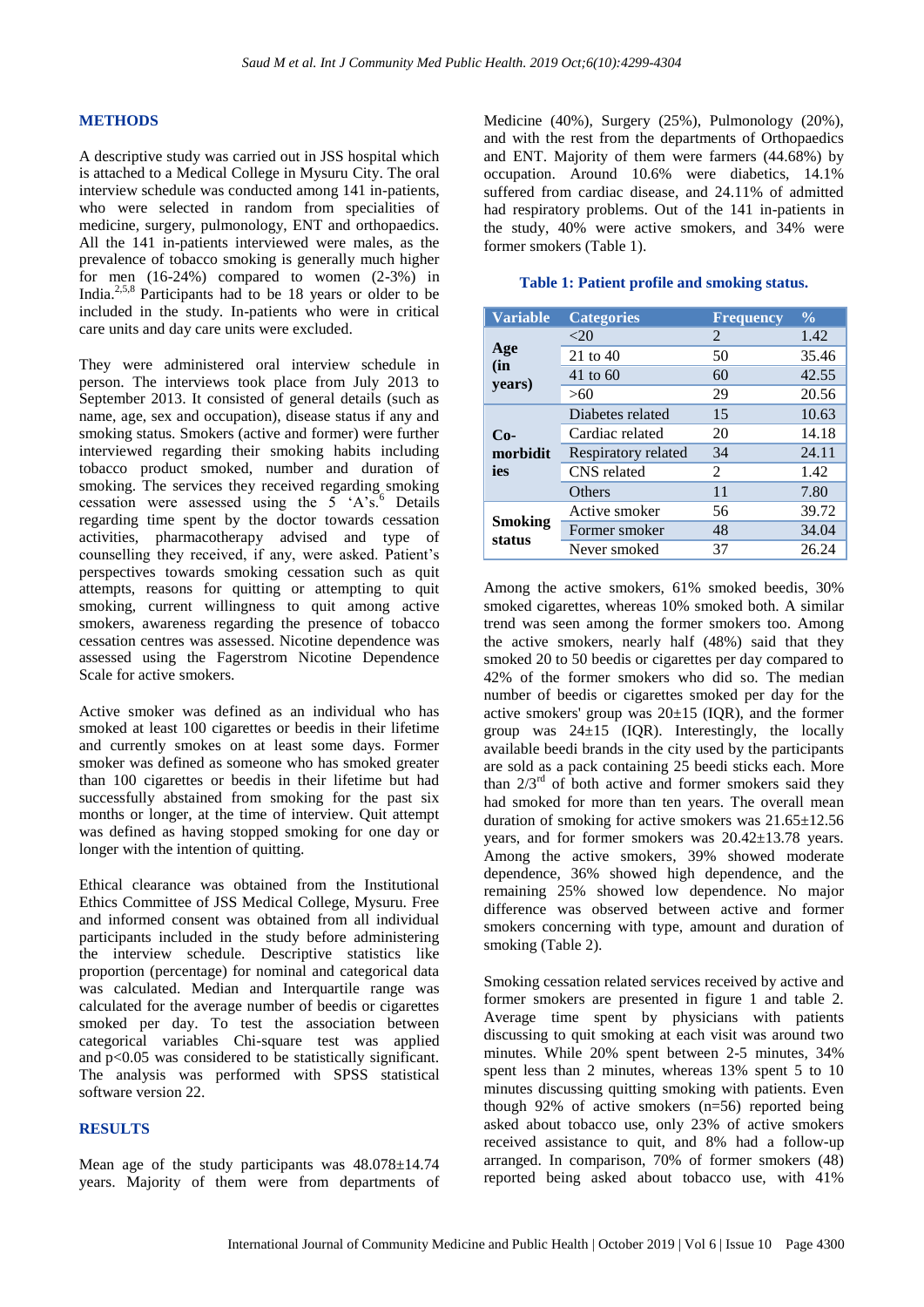receiving assistance to quit and 18% having a follow-up arranged. More active smokers (78.5%) said that they received counselling towards cessation in comparison to former smokers (60.8%), but the former smokers group (28.57%) reported higher offering of intensive counselling or motivational counselling compared to active group (11.36%). In this study even though a higher percentage of former smokers received intensive or motivational counselling compared to active smokers, it was not statistically significant (p=0.0594).

Among the active smokers, around 36% attempted to quit smoking, with 70% of them reporting to have tried 2 to 5 quit attempts.

#### **Table 2: Smoking pattern and nicotine dependence among study subjects.**

| <b>Variable</b>                              |               | Active smoker (n=56) |               | Former smoker (n=48) |               |  |
|----------------------------------------------|---------------|----------------------|---------------|----------------------|---------------|--|
|                                              |               | <b>Frequency</b>     | $\frac{6}{9}$ | <b>Frequency</b>     | $\frac{6}{6}$ |  |
| <b>Smoke</b>                                 | Cigarettes    | 17                   | 30.36         | 13                   | 27.08         |  |
|                                              | <b>Beedis</b> | 34                   | 60.71         | 30                   | 62.5          |  |
|                                              | <b>B</b> oth  | 5                    | 8.93          | 5                    | 10.42         |  |
| Number of beedis<br>or cigarettes per<br>day | <10           | 19                   | 33.93         | 12                   | 25            |  |
|                                              | 11 to 20      | 9                    | 16.07         | 10                   | 20.83         |  |
|                                              | 20 to 50      | 27                   | 48.21         | 20                   | 41.67         |  |
|                                              | >50           |                      | 1.79          | 6                    | 12.5          |  |
| <b>Number of years</b><br>of smoking         | <10           | 16                   | 28.57         | 14                   | 29.17         |  |
|                                              | 11 to 25      | 22                   | 39.29         | 20                   | 41.67         |  |
|                                              | 25 to 40      | 14                   | 25            | 10                   | 20.83         |  |
|                                              | >40           | 4                    | 7.14          | 4                    | 8.33          |  |
| Dependence*                                  | Low           | 14                   | 25            |                      |               |  |
|                                              | Moderate      | 22                   | 39.29         |                      |               |  |
|                                              | High          | 20                   | 35.71         |                      |               |  |

\*: Fagerstrom nicotine dependence scale.

#### **Table 3: Smoking cessation related services received by study participants.**

| <b>Services received</b>                                        |    | <b>Active smoker</b> |               |    | <b>Former smoker</b> |               |                | <b>Never smoked</b> |               |  |
|-----------------------------------------------------------------|----|----------------------|---------------|----|----------------------|---------------|----------------|---------------------|---------------|--|
|                                                                 |    |                      | $\frac{0}{0}$ | N  |                      | $\frac{0}{0}$ | N              |                     | $\frac{6}{9}$ |  |
| Patients who were asked about tobacco use<br>status (Ask)       | 56 | 52                   | 92.85         | 48 | 34                   | 70.83         | 37             | 16                  | 43.24         |  |
| Patients assessed for readiness to quit<br>tobacco use (Assess) | 52 | 36                   | 69.23         | 34 | 22                   | 64.71         |                |                     |               |  |
| Patients who were advised to quit tobacco<br>(Advise)           | 52 | 48                   | 92.31         | 34 | 30                   | 88.23         |                |                     |               |  |
| Patients assisted towards a quit attempt<br>(Assist)            | 52 | 12                   | 23.07         | 34 | 14                   | 41.17         |                |                     |               |  |
| Patients for whom follow-up contact was<br>arranged (Arrange)   | 52 | 4                    | 7.69          | 34 | 6                    | 17.64         | Not applicable |                     |               |  |
| Patients who were advised<br><i>pharmacotherapy</i>             |    | $\overline{4}$       | 7.69          | 34 | $\mathbf{1}$         | 2.94          |                |                     |               |  |
| Patients offered counselling towards<br>tobacco cessation       | 56 | 44                   | 78.57         | 46 | 28                   | 60.86         |                |                     |               |  |
| Brief counselling                                               | 44 | 38                   | 86.36         | 28 | 19                   | 67.85         |                |                     |               |  |
| Intensive counselling                                           | 44 | 5                    | 11.36         | 28 | 8                    | 28.57         |                |                     |               |  |
| Support group                                                   | 44 |                      | 2.27          | 28 |                      | 3.57          |                |                     |               |  |

Among the former smokers, 54% said they failed on the first attempt to quit, with 69% of them reporting success on their second attempt. About 60% of active smokers said that they were currently willing to quit smoking. Health was the top reason for the willingness to quit or successful quitting among both active (88%) and former (67%) smokers. Interestingly, only about  $1/5<sup>th</sup>$  of both active and former smokers thought that a doctor was of most assistance. Just over 90% of the study participants were not aware of tobacco cessation centres and services. (Table 4 and Figure 2).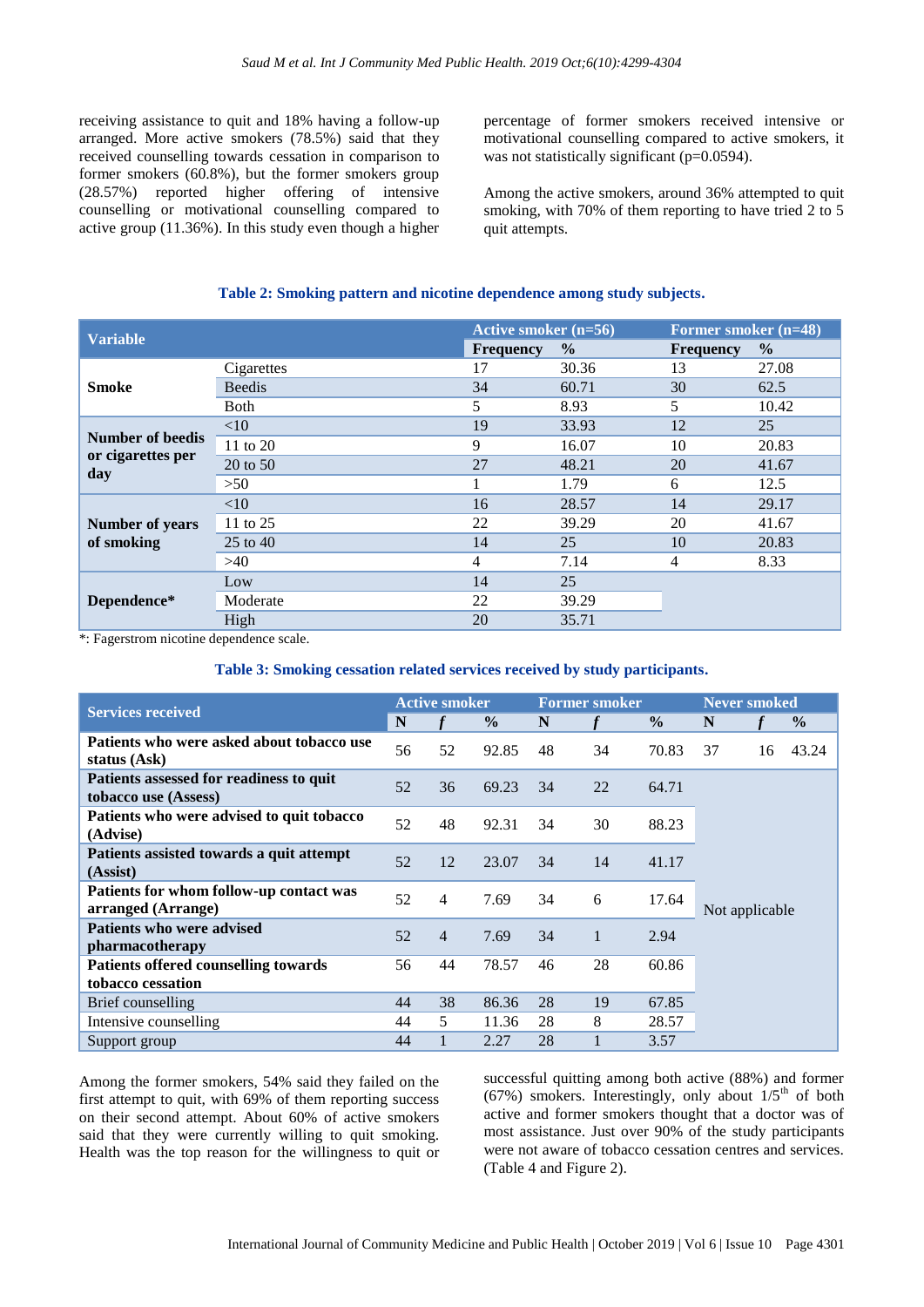

#### **Figure 1: Time spent by doctor related to tobacco cessation (in minutes) (n=104).**



#### **Figure 2: Awareness regarding presence of tobacco de-addiction centres (n=141).**

|                                                                | <b>Active smoker</b> |                  |               | <b>Former smoker</b> |                  |               |  |  |
|----------------------------------------------------------------|----------------------|------------------|---------------|----------------------|------------------|---------------|--|--|
|                                                                | N                    | <b>Frequency</b> | $\frac{0}{0}$ | N                    | <b>Frequency</b> | $\frac{0}{0}$ |  |  |
| Patients with at-least one unsuccessful quit attempt           | 56                   | 20               | 35.71         | 48                   | 26               | 54.17         |  |  |
| No. of previous unsuccessful quit attempts                     |                      |                  |               |                      |                  |               |  |  |
| One attempt                                                    | 20                   | 6                | 30            | 26                   | 18               | 69.23         |  |  |
| $2 - 5$                                                        | 20                   | 14               | 70            | 26                   | 6                | 23.08         |  |  |
| >5                                                             | 20                   | $\Omega$         | $\Omega$      | 26                   | $\overline{c}$   | 7.69          |  |  |
| Currently willing to quit (yes)                                | 56                   | 34               | 60.71         | Not applicable       |                  |               |  |  |
| Reasons for quitting or willing to quit smoking                |                      |                  |               |                      |                  |               |  |  |
| Health reasons                                                 | 34                   | 30               | 88.24         | 48                   | 32               | 66.67         |  |  |
| Social reasons                                                 | 34                   |                  | 2.94          | 48                   | 7                | 14.58         |  |  |
| Financial reasons                                              | 34                   | $\Omega$         | $\Omega$      | 48                   | 3                | 6.25          |  |  |
| Health and social                                              | 34                   | 3                | 8.82          | 48                   | 6                | 12.5          |  |  |
| Who do you think is of most assistance to you to quit smoking? |                      |                  |               |                      |                  |               |  |  |
| Self                                                           | 56                   | 42               | 75            | 48                   | 33               | 68.75         |  |  |
| Family                                                         | 56                   | 15               | 26.78         | 48                   | 16               | 33.33         |  |  |
| Doctor                                                         | 56                   | 11               | 19.64         | 48                   | 9                | 18.75         |  |  |

#### **Table 4: Patients perspective towards tobacco cessation.**

#### **DISCUSSION**

Tobacco smoking harms both the health and wealth of the individual, as well as of the country. In-spite of this, the truth is that smoking tobacco is very easy to start and get addicted to, but it is tough to quit. Thus efforts need to be made to reverse this trend, where starting is made difficult through education and laws, and those who are already smoking tobacco have proper assistance to quit. Medical care providers have a crucial role to play in the latter part. Beedi is a native tobacco product, containing 0.2 to 0.3 g of tobacco flake wrapped in a temburini (*Diospyros melanoxylon*) leaf. Beedis contain three times more nicotine and five times more amount of tar than the regular cigarette.<sup>9</sup>

In an in-patient hospital setting, as seen in this study, the proportion of active smokers is higher (39%) than the general population, and many of those who quit (66%) or were willing to quit (88%) identified health as the most important reason for their decision. Other studies have also identified health as an important reason for quitting among smokers.<sup>10,11</sup> This presents a unique opportunity for smoking cessation activities.

Among the active smokers, around 36% attempted to quit smoking, with 70% of them reporting to have tried 2 to 5 quit attempts. In comparison, a study published by Borland et al, the ever-quit rates varied from just over 50% to under 90% across 15 countries.<sup>12</sup>

Even though over 90% of the active smokers in the study said that they were asked and advised to quit smoking, only 1 in 5 were assisted and only 1 in 10 received intensive or motivational counselling. This higher level of performance with ask and advise, compared to a lower level of performance when it comes to assist and arrange follow-up, is consistent with other studies.<sup>13,14</sup> Thus, even though efforts to quit tobacco use have increased, successful quitting remains low. Interestingly only  $1/5<sup>th</sup>$ perceived doctor could be of assistance to help them quit. This observation could be explained by that 90% of participants had no awareness regarding presence of tobacco cessation centres, and the counselling and pharmacotherapy that is available. This lack of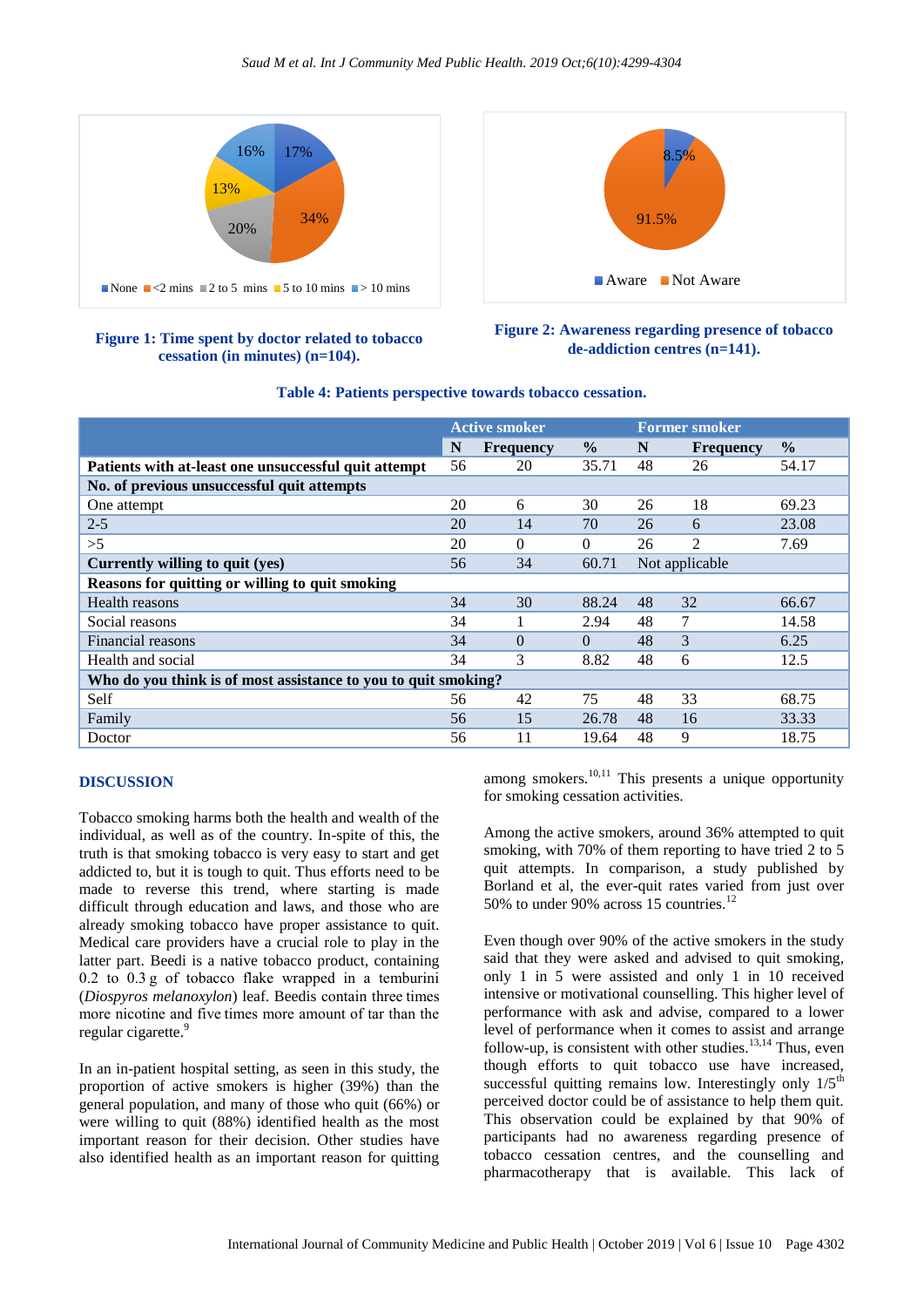knowledge hampers their ability to ask for help to quit, as they assume that it is up to them to quit.

Among the former smokers, 54% said they failed on the first attempt to quit, with 69% of them reporting success on their second attempt. About 60% of active smokers said that they were currently willing to quit smoking. This is similar to a study done by Islam et al (63.3%), although it was higher than in a study by Surani et al  $(35\%)$ <sup>15,16</sup>

A Cochrane meta-analysis (Nicola Lindson‐Hawley et al) showed that motivational interviewing delivered by general practitioners or in a general practice setting might deliver higher success rates.<sup>17</sup> A similar meta-analysis by Lancaster et al showed a small increase in success rates with intensive counselling compared to brief counselling.<sup>18</sup>

Smoking is not just a habit but chronic addictive relapsing disorder.<sup>19,20</sup> This is evident with 75% of smokers in the study showing moderate to high nicotine dependence, and multiple unsuccessful quit attempts. Thus, it needs to be treated like one, with proper counselling, pharmacotherapy and regular follow-up. The services need to be patient centric.<sup>21</sup> More tobacco cessation centres are needed, and better awareness needs to be created regarding smoking cessation and services available for the same, among medical care providers and the general population.

This study is patient-centric and looks into in-patient's practices and perspectives towards quitting smoking. However, all the participants were men, and the findings may not be applicable to women who smoke. Also, outpatient encounters were not included. This study was conducted in a teaching tertiary care hospital, and the findings may not necessarily reflect other in-patient settings.

In-patients should be a prime target for smoking cessation programs as there are relatable health reasons from smoking, ample time for intensive/motivational counselling, opportunity for starting therapy under supervision and expertise, and chance to follow-up on a quit attempt when they come back for follow-up of their primary illness, which is currently lacking. Training of healthcare professionals and public awareness regarding comprehensive smoking cessation services is necessary to increase successful outcomes.

*Funding: No funding sources Conflict of interest: None declared Ethical approval: The study was approved by the Institutional Ethics Committee*

#### **REFERENCES**

1. Global Health Estimates 2016: Deaths by cause, age, sex, by country and by region, 2000-2016. Geneva, World Health Organization, 2018. Available at: [http://www.who.int/healthinfo/](http://www.who.int/healthinfo)global burden disease/estimates/en/. Accessed on 24 October 2018.

- 2. Tata Institute of Social Sciences (TISS), Mumbai and Ministry of Health and Family Welfare, Government of India. Global Adult Tobacco Survey GATS 2 India 2016-17. Available at: https://mohfw.gov.in/sites/default/files/Globaltobac oJune2018.pdf . Accessed on 24 October 2018.
- 3. Jha P, Jacob B, Gajalakshmi V, Gupta PC, Dhingra N, Kumar R, et al. A nationally representative casecontrol study of smoking and death in India. N Engl J Med. 2008;358:1137-47.
- 4. John RM, Rout SK, Kumar BR, Arora M. Economic burden of tobacco-related diseases in India, New Delhi: Ministry of Health and Family Welfare, Government of India; 2014. Available at: https://mohfw.gov.in/sites/default/files/Report%20o n%20Economic%20Burdent%20of%20Tobacco%2 0Related%20Diseases%20in%20India.pdf. Accessed on 24 October 2018.
- 5. Institute for Health Metrics and Evaluation (IHME). Tobacco Visualization. Seattle, WA: IHME, University of Washington, 2017. Available at: http://vizhub.healthdata.org/tobacco/. Accessed on 24 October 2018.
- 6. Hatsukami DK, Stead LF, Gupta PC. Tobacco addiction. Lancet. 2008;371(9629):2027-38.
- 7. Hughes JR, Keely J, Naud, S. Shape of the relapse curve and long-term abstinence among untreated smokers. Addiction. 2004;99(1):29-38.
- 8. Asma S, Mackay J, Song SY, Zhao L, Morton J, Palipudi KM, et al. The GATS Atlas. 2015. CDC Foundation, Atlanta, GA. Available at: http://gatsatlas.org/. Accessed on 24 Oct 2018.
- 9. Joshi, SR. Tobacco free India: save our children. JAPI. 2006;54:605-7.
- 10. Garg A, Singh MM, Gupta VK, Garg S, Daga MK, Saha R. Prevalence and correlates of tobacco smoking, awareness of hazards, and quitting behavior among persons aged 30 years or above in a resettlement colony of Delhi, India. Lung India. 2012;29:336-40.
- 11. Jindal SK, Aggarwal AN, Chaudhry K, Chhabra SK, D'Souza GA, Gupta D, et al. Tobacco smoking in India: Prevalence, quit-rates and respiratory morbidity. Indian J Chest Dis Allied Sci. 2006;48:37-42.
- 12. Borland R, Li L, Driezen P, Wilson N, Hammond D, Thompson ME, et al. Cessation assistance reported by smokers in 15 countries participating in the International Tobacco Control (ITC) policy evaluation surveys. Addiction. 2012;107(1):197- 205.
- 13. Martínez C, Castellano Y, Andres A, Anton L, Ballbe M, Fernandez P, et al. Factors associated with implementation of the 5A's smoking cessation model. Tob Induc Dis. 2017;15:41.